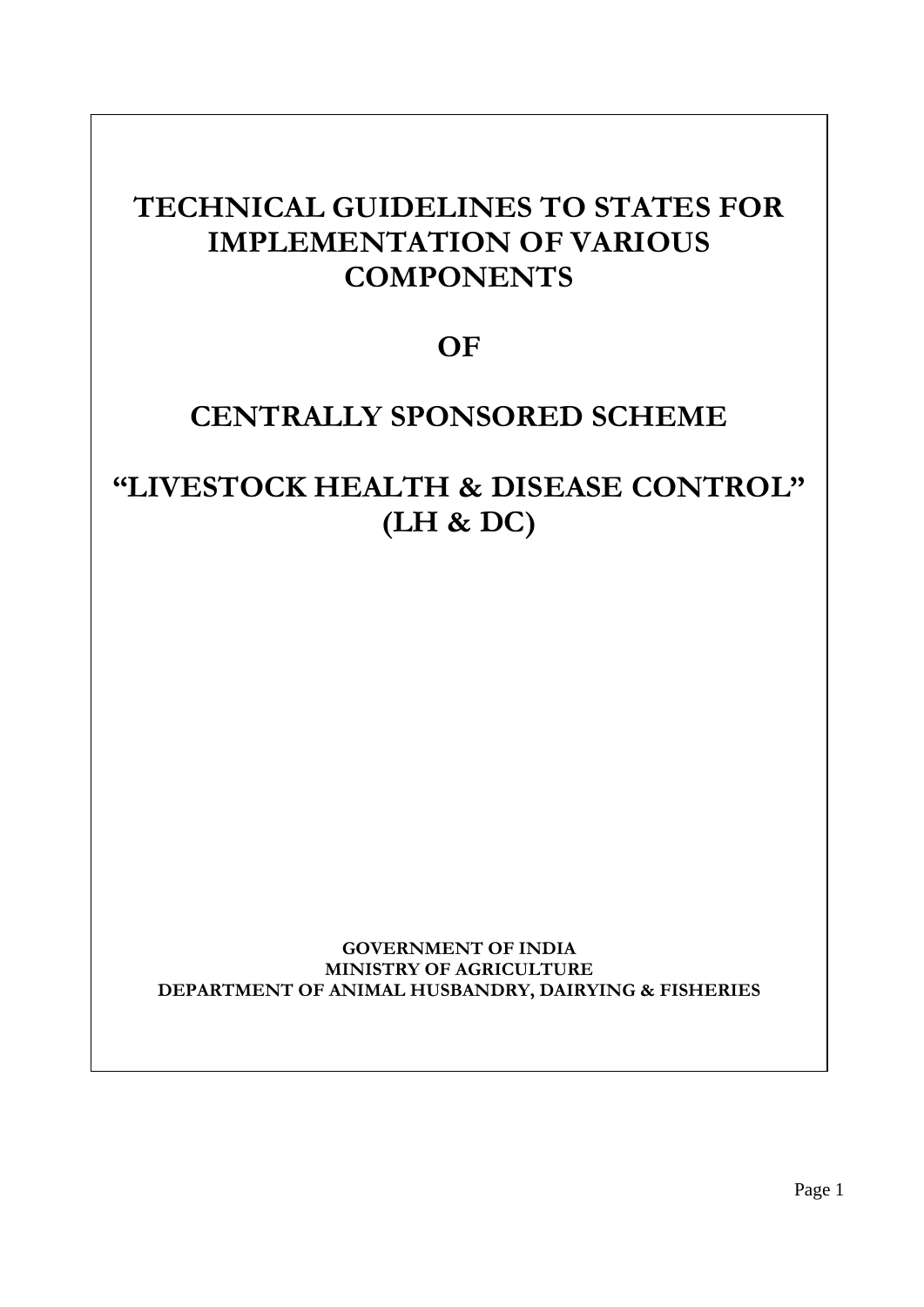Livestock sector has immense potential for growth in India. Livestock contribute to the livelihoods of the poor often in ways that cash, brick and mortar cannot. It offers them employment and a definite source of income on which they depend for their livelihood. The biggest impediment to growth of this sector is the large-scale prevalence of diseases like Foot and Mouth Disease (FMD), Peste des Petits Ruminants (PPR), Brucellosis, Anthrax, Hemorrhagic Septicemia (HS), Black Quarter (BQ), Classical Swine Fever (CSF), Ranikhet Disease (RD), Avian Influenza (AI) etc., which result in both morbidity and mortality and consequent production losses and adversely affect the animal productivity. These include direct losses due to mortality, reduced production in terms of milk, meat, wool, hide and skins, as well as indirect loss due to abortions, subsequent infertility, sterility and deterioration of semen quality. Presence of diseases deters domestic and foreign investment in livestock sector. These not only wreak havoc on the existing stock but also limit international trade.

2. In order to tackle the issues of livestock Health in a better way, the Department of Animal Husbandry, Dairying and Fisheries, Ministry of Agriculture, Government of India is implementing a Centrally Sponsored Scheme called ' Livestock Health & Disease Control (LH & DC)' during the 12th Plan with a total project cost of Rs.3114.00 crore. This is an on-going scheme of the past Plan periods (10th and 11th Plan) with some modification/ addition and alterations. It has been decided that names of the disease control programmes of PPR, Brucellosis and Classical Swine Fever will be similar to Foot and Mouth Disease Control Programme (FMD-CP) and have been changed accordingly. The name of NPRE component has also been changed. The Scheme 'Livestock Health and Disease Control (LH&DC)' will have following components:

### i. **Assistance to States for Control of Animal Diseases (ASCAD**)

 *Funding Pattern: 75:25 Centre: State except NE states where it will be 90:10 Centre: State; 100 % central assistance to UTs.* 

# **ii. National Project on Rinderpest Surveillance and Monitoring (NPRSM)**  *Funding Pattern: 100 % central assistance.*

# **iii. Professional Efficiency Development (PED)**

*Funding Pattern: 50:50 Centre: State; 100 % central assistance to VCI and UTs* 

# iv **Foot and Mouth Disease Control Programme (FMD-CP)**

*Funding Pattern: 100 % central assistance.* 

### v. **National Animal Disease Reporting System (NADRS**)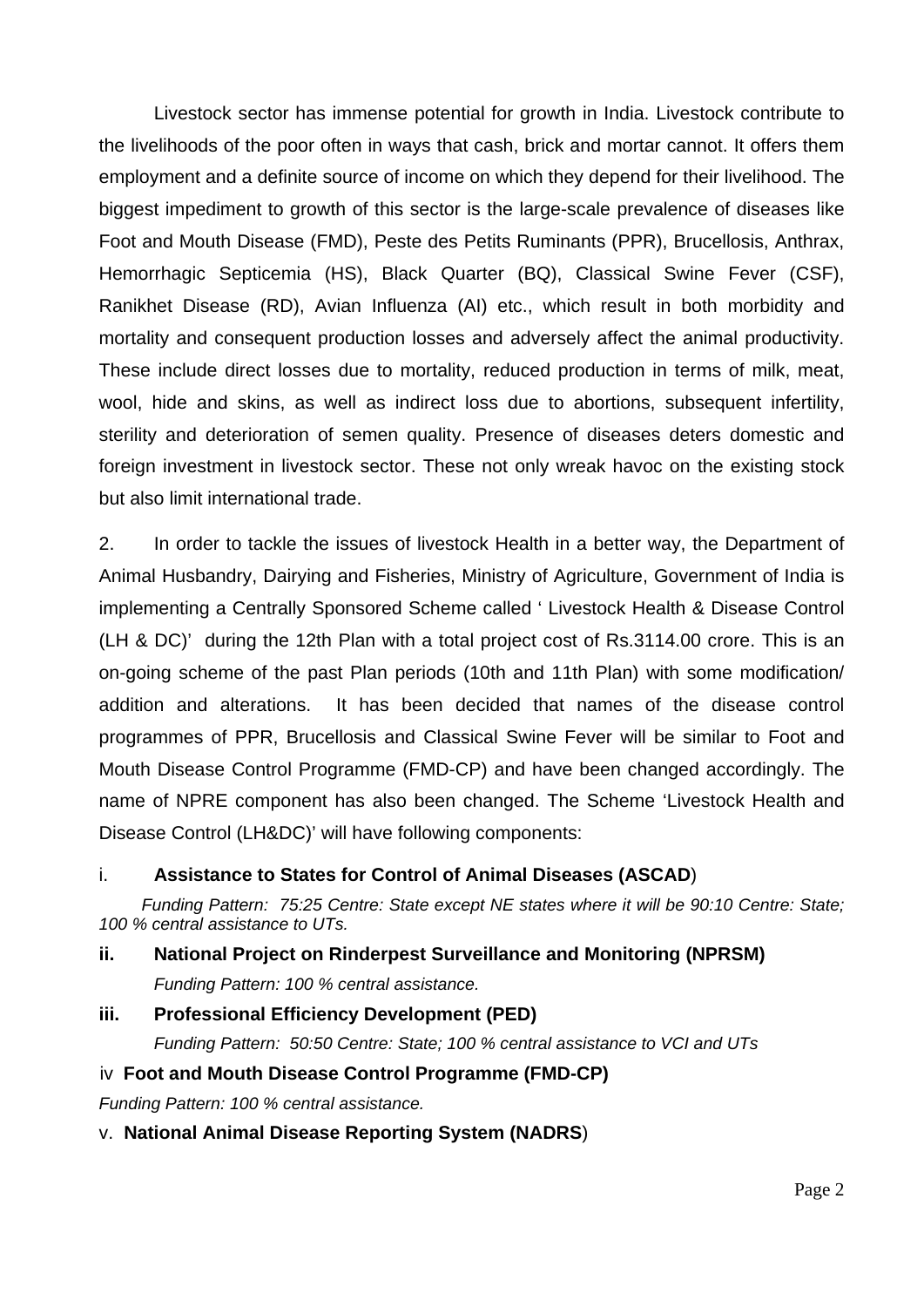**vi. Peste des Petits Ruminants Control Programme (PPR-CP)** *Funding Pattern: 100 % central assistance* 

# vii. **Establishment and strengthening of existing Veterinary Hospitals and Dispensaries (ESVHD) –**

 *Funding Pattern: 75:25 Centre: State except NE states where it will be 90:10 Centre: State; 100 % central assistance to UTs.* 

viii. **Brucellosis Control Programme (Brucellosis-CP)**

*Funding Pattern: 100 % central assistance.* 

#### ix **Classical Swine Fever Control Programme (CSF-CP)**

*Funding Pattern: 100 % central assistance.* 

 During the 12th Five Year Plan, for control of livestock diseases, the strategy will be to extend Foot and Mouth Disease Control Programme to all the districts/ states in a phased manner, extending PPR Control Programme to all the remaining states, extending the scope of Brucellosis control programme, strengthening of disease surveillance, state biological production units to comply Good Manufacturing Practices (GMP), disease diagnostic laboratories to comply Good Laboratory Practices (GLP), implementation of Classical Swine Fever Control Programme and ensuring prompt disease reporting to Central Monitoring Unit under National Animal Disease Reporting System (NADRS). Further, the States would have a strategic vaccination plan taking into account susceptibility and vulnerability of different areas to different diseases including canine rabies. The funding pattern under ASCAD in respect of NE states has been changed, where it will be 90:10 centre: state sharing basis. New activity viz: Endo-parasitic control in cattle and buffaloes under ASCAD has been included. Provision of mobile veterinary clinics has also been made under the ESVHD component. A new component namely; 'Classical Swine Fever Control Programme (CSF-CP)' has been included with 100 % central assistance.

#### **Technical details and component-wise guidelines to states:**

### **(i) Assistance to States for Control of Animal Diseases (ASCAD) -**

Under this component, assistance is provided to State/Union Territory Governments for control of economically important and zoonotic diseases of livestock and poultry through immunization, strengthening of existing State Veterinary Biological Production Units & State Disease Diagnostic Laboratories, for holding of workshops/seminars & training of Veterinarians and Para-veterinarians. The programme is being implemented on 75:25 sharing basis between the centre and the states except in North-Eastern states where the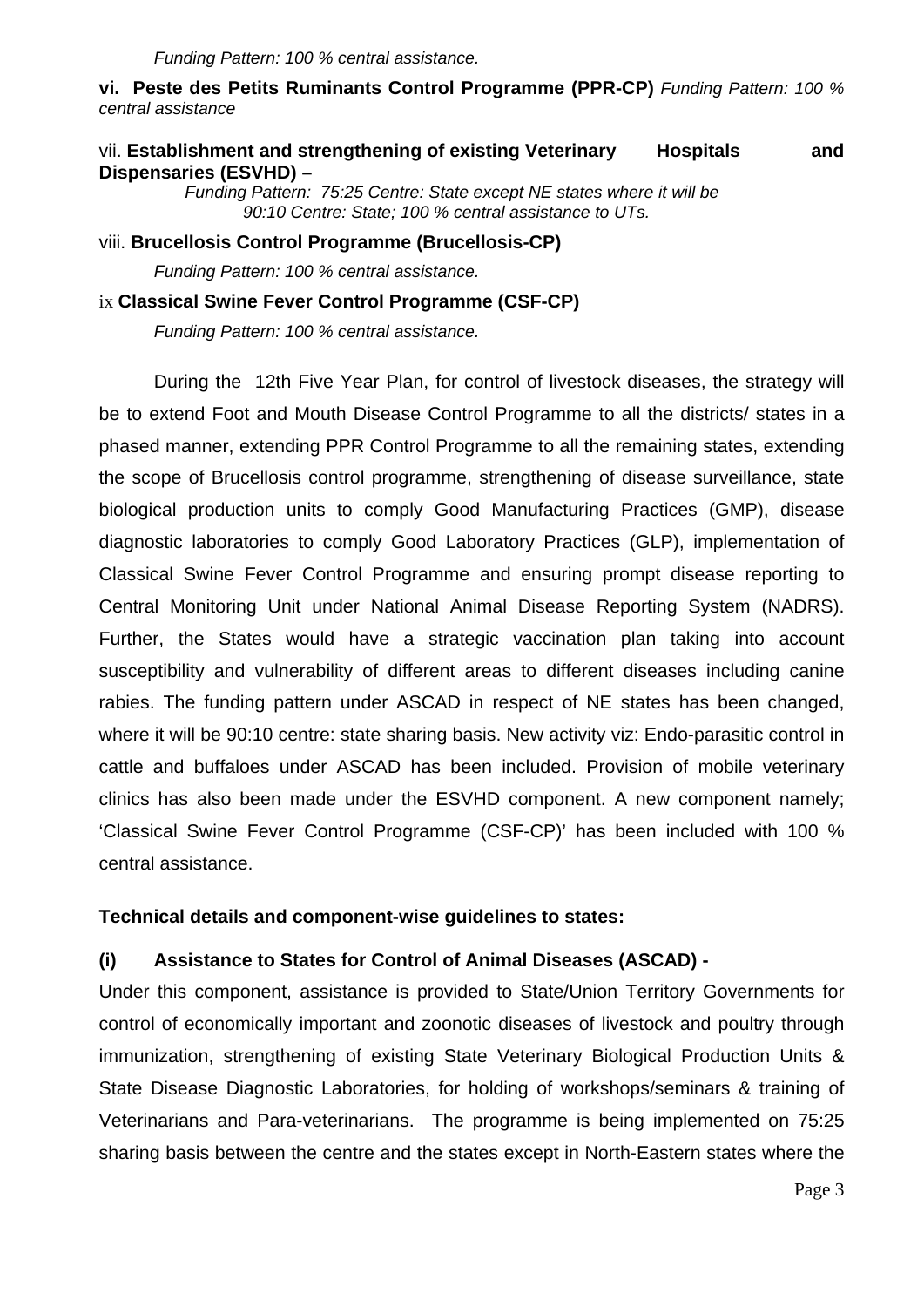funding will now be on 90:10 centre: state sharing basis. However, 100% assistance will be provided for conducting training and holding the seminars/workshops. Under immunization programme, funds will also be provided for vaccination against canine rabies. Under parasitic control programme, funds will be provided to control endoparasites in cattle and buffaloes (preferably where intensive vaccination programmes are being carried out). States will have to submit the Annual Action Plans for using anthelmintics (preferably broad spectrum anthelmintics) depending upon the prevailing parasite profile (Nematode, Trematode and Cestode) in the concerned state. The State Vaccine Production Units will be strengthened to make them GMP compliant with 75:25 central:State sharing basis subject to a maximum of Rs. 10.00 crores as central share. The states will have to submit the action plan with Detailed Project Report (DPR) for assistance under this activity. State Disease Diagnostic Laboratories will also be strengthened to make them GLP compliant. In the first phase, 23 BSL 2 laboratories set up under World Bank Project and 32 ELISA laboratories setup under NPRE Scheme will be strengthened for ISO certification and GLP compliant. ASCAD component would also strengthen the existing surveillance and control measures for Avian Influenza. States are at liberty to ask for the funds for vaccination as per the disease scenario of livestock & poultry in the state/region. Items-wise details under ASCAD in 12<sup>th</sup> Plan are indicated at Annexure I.

### **(ii) National Project on Rinderpest Surveillance and Monitoring (NPRSM)**

This component has been renamed from the erstwhile National Project on Rinderpest Eradication (NPRE). India has been declared Rinderpest and Contagious Bovine Pleuro-Pneumonia (CBPP) infection free country by the OIE in 2006 and 2007 respectively. Since Rinderpest has been eradicated globally, therefore, surveillance of the disease will be dispensed with. However, it is important that country's freedom status against CBPP is maintained as per OIE requirement. Under the programme, the States & Union Territory Governments are required to carry out physical surveillance through village, stock route & institutional searches to maintain the freedom status of CBPP and to undertake surveillance of other animal diseases in the country on routine basis. Funds will be provided to States/UTs, for undertaking ongoing activities of strengthening veterinary services, surveillance of various animal diseases including syndromic diseases with more focus on diseases like Contagious Bovine Pleuro-pneumonia (CBPP), Bovine Spongiform Encephalopathy (BSE) etc. for which freedom status has to be maintained. Funds provided will be utilized on travel, POL etc. to carry out surveillance accordingly. Items-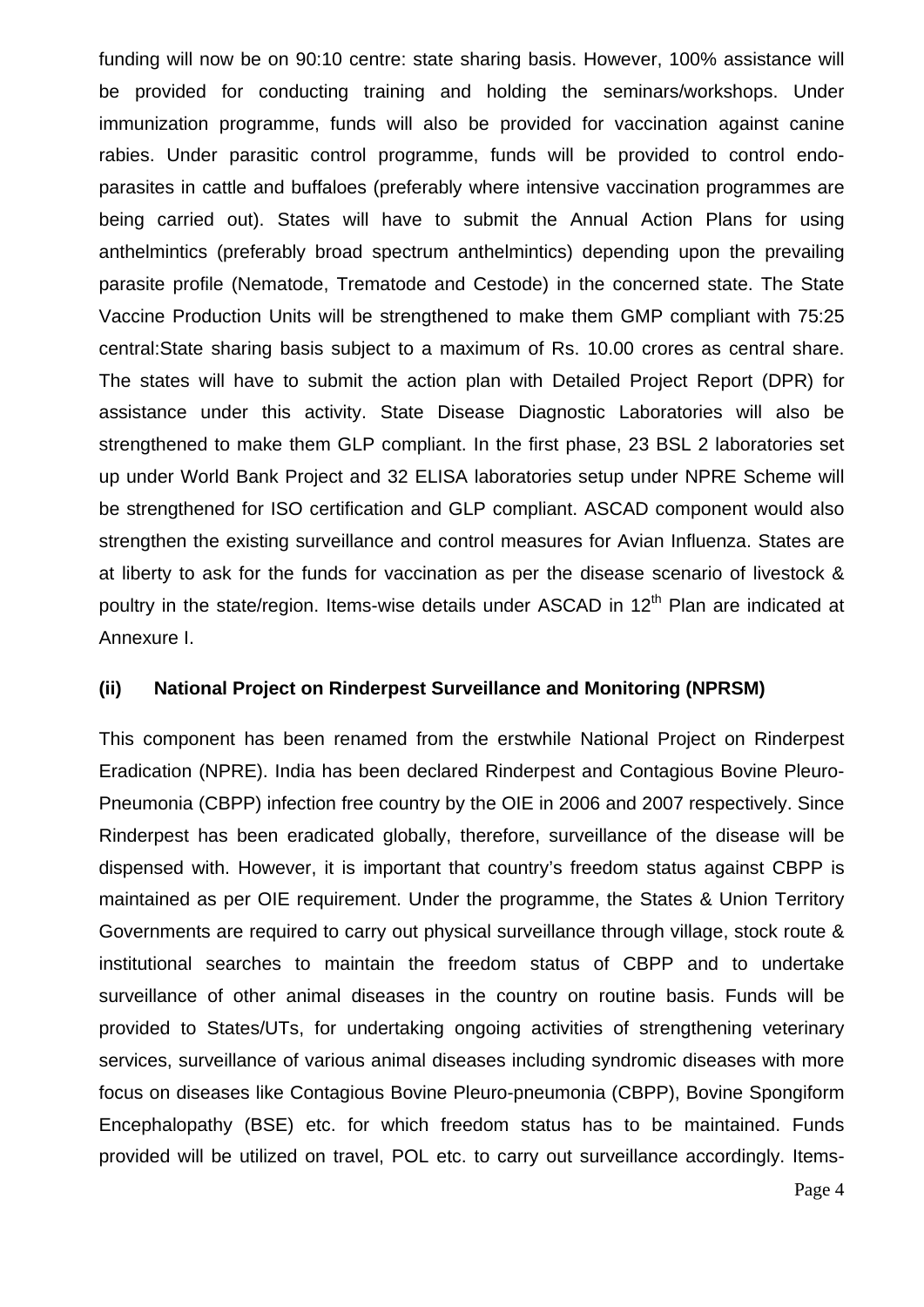### **(iii) Professional Efficiency Development (PED)** -

The component envisages establishing of Veterinary Council of India at the Centre and the State Veterinary Councils in those states, which adopted the Indian Veterinary Council Act, 1984. For improvement in the efficiency of Veterinary professionals, Veterinary Council of India and states are mandated to impart training to veterinarians on the latest technical knowledge by way of Continuing Veterinary Education (CVE). This component is proposed to be continued in the 12th Plan as per the existing norms with modification that the training to registered veterinarians can also be imparted through Veterinary /Agriculture Universities in case the VCI or State veterinary councils fail to implementing CVE. Grants-in-aid to Veterinary Council of India (VCI)/State Veterinary Councils/State Veterinary/Agriculture Universities for running Continuing Veterinary Education (CVE) programme will also be provided.

### **(iv) Foot and Mouth Disease Control Programme (FMD-CP)**

 To prevent economic losses due to Foot and Mouth Disease and to develop herd immunity in cloven-footed animals, a location specific programme called 'Foot and Mouth Disease Control Programme (FMD-CP)' is currently being implemented in 221 specified districts of the states namely; Andhra Pradesh, Karnataka, Kerala, Tamil Nadu, Maharashtra, Goa, Gujarat, Punjab, Haryana, Delhi, Andaman & Nicobar Islands, Dadra & Nagar Haveli, Daman & Diu, Lakshadweep, Puducherry and 16 districts in Uttar Pradesh (bifurcated to 20). 100% central funding is being provided on cost of vaccine, maintenance of cold chain and other logistic support to undertake vaccination. The State Governments provide for other infrastructure and manpower to undertake FMD vaccination in systematic manner which is essential for its effective control.

 Current activities of vaccinating cattle and buffaloes in 221 districts would be expanded to cover all the 33 districts of Rajasthan and remaining 55 districts of Uttar Pradesh immediately to provide a geographically contiguous area and yield desired results for the creation of FMD-free zones as per OIE guidelines. It is proposed to gradually take up larger, uninterrupted and contiguous areas for FMD Control Programme so as to eventually cover the entire country, in a phased manner depending on the availability of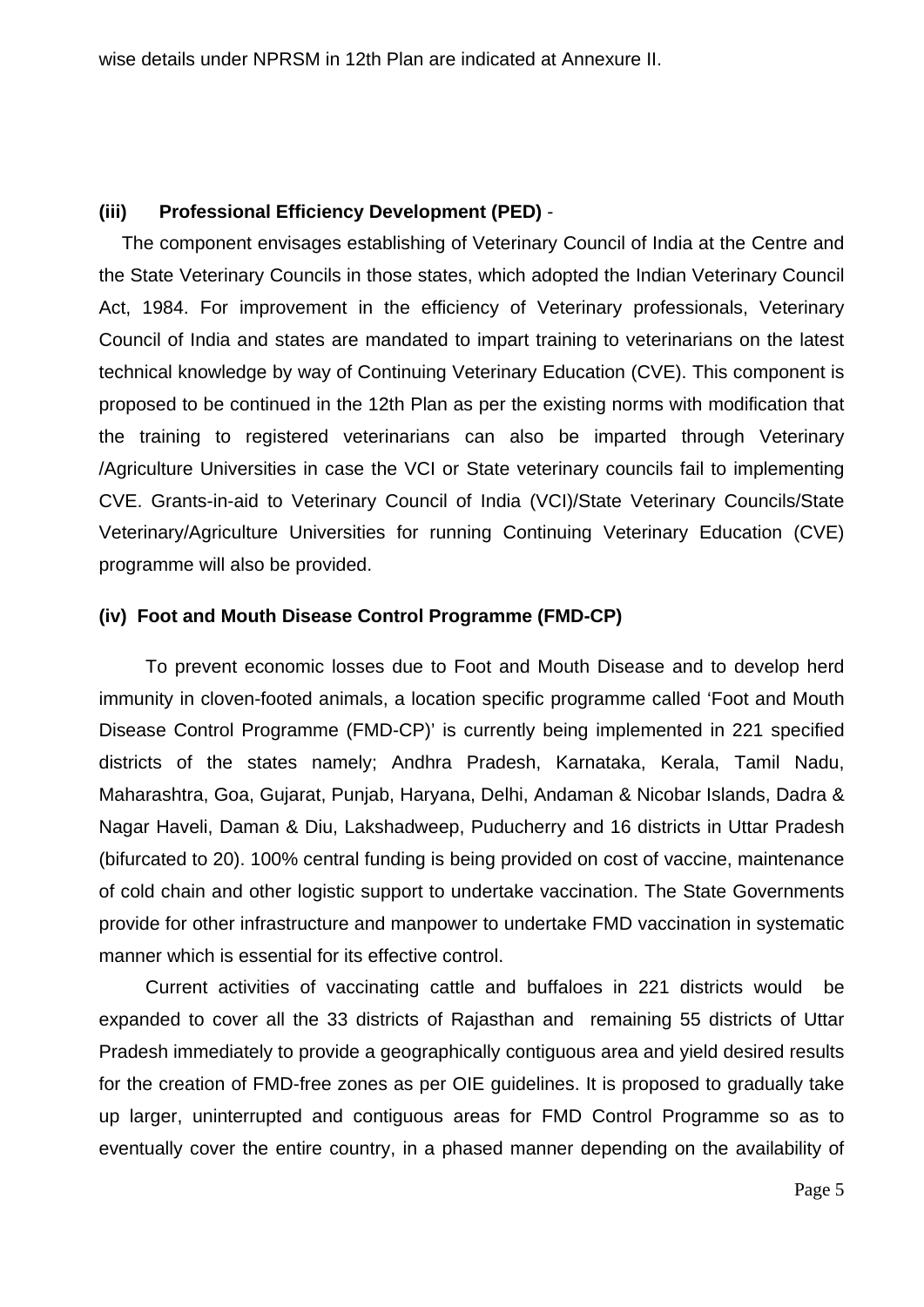funds and vaccines. Other susceptible livestock will be covered as per recommendations of technical committee.

The major activities of the intensive programme component would be to vaccinate all the eligible cattle and buffaloes at six monthly interval, Publicity and Mass Awareness Campaign, including orientation of the State functionaries for implementation of the scheme, identification of the target animals in the selected districts, Serosurveillance/monitoring of animal population on random basis, mass vaccination, procurement of cold cabinets and FMD vaccine, assessment of the randomly collected samples of vaccines for their quality, virus typing in case of outbreaks and recording/regulation of animal movement from unvaccinated areas through temporary quarantine/ check-posts.

To assess the effectiveness of the vaccination programme, serum samples of 10 cattle and 10 buffalo (at random) before vaccination and 21 - 30 days post vaccination from 10 villages at random from each district for each round of vaccination should be collected and screened for level of serotype specific neutralizing antibodies. A total of 400 serum samples per district per round of vaccination will be continued to be collected at random and tested.

 In order to have early warning system in place, State Government is required to undertake surveillance of FMD. In the event of any outbreak, it should be reported immediately and the state should take action to control and contain the disease as per the provisions of the Prevention and Control of Infectious and Contagious Diseases in Animals Act, 2009:

- Each and every outbreak should be investigated to know the epidemiology of the disease with forward and backward linkage.
- Isolation and containment of sick animals and their treatment
- Ring vaccination (5-10 Km) radius around the affected village/area to cover all the susceptible animals including sheep, goats, pigs etc. to prevent virus transmission
- Restriction/control of movement of infected animals to prevent the spread of the infection.
- Disinfection and implementation of bio-security measures
- Adequate Public awareness campaign in outbreak areas.

 No change in the manner of funding pattern and implementation of the expanded programme is envisaged. However, the cost of vaccine & vaccination and other logistics including creation of cold chain facility, grants-in-aid to research institutes will be borne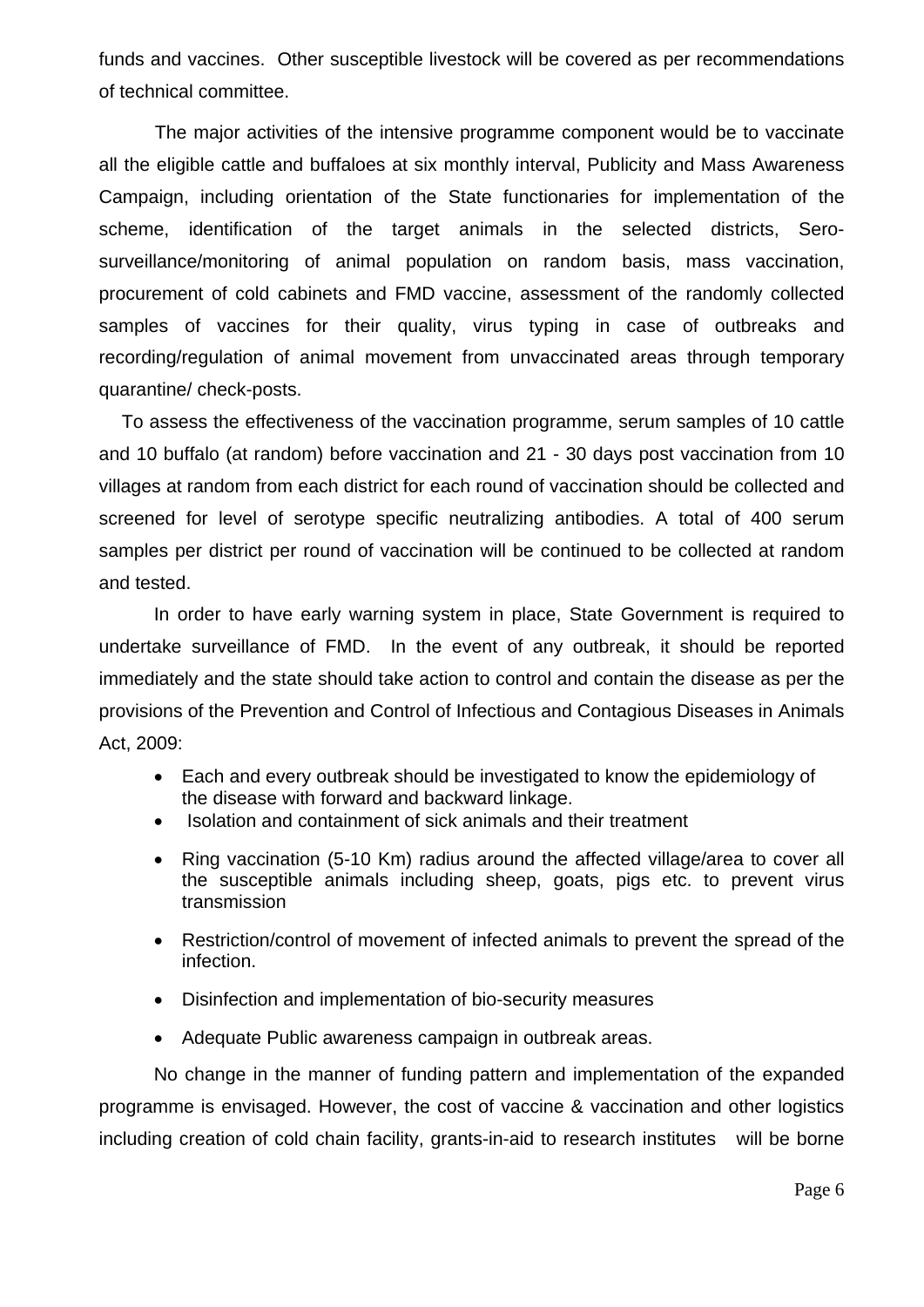by the Central Government. The vaccine required for mass vaccination will be procured centrally on outsourced basis for ensuring its timely availability in the target districts. Items-wise details under FMD-CP in 1<sup>2th</sup> Plan are indicated at Annexure III.

# **(v) National Animal Disease Reporting System (NADRS)**

In the  $12<sup>th</sup>$  Plan, the activities under this component will be continued with emphasis on operationalization of all nodes established under NADRS. The components proposed in NADRS during  $12<sup>th</sup>$  Plan are as follows:-

- (i) Ongoing components
- MIS & Workflow Application Software Development
- NADRS Portal development & Content generation, Localisation
- GIS based Decision Support System
- Development of Disease Intelligence System (DIS)
- Network Connectivity (Landline, WiMAX, VSAT) (Approx. 7000 nodes)
- SPMU/ CPMU manpower (SRF 40)
- Event Management (Workshop, Seminars, trainings,Conferences, Exhibition etc.)
- NADRS Server/ Client Management, Administration
- NIC Project Management Support

### (ii) New component

 Networking of Animal Disease Diagnostic Laboratories (ADDLs) and Workflow Software System, which aims to provide necessary ICT infrastructure like Hardware & its related peripherals, System Software and internet connectivity to the Animal Disease Diagnostic Laboratories situated at State / District level across India and to provide training to the concerned officials on handling of hardware & software for the dissemination of data related to samples received, test conducted on samples and results obtained.

# **(vi) Peste des Petits Ruminants Control Programme (PPR-CP)**

 The Peste des Petits Ruminants (PPR) is a viral disease of sheep and goats characterized by high fever, inflammation of the gastro-intestinal tract leading to necrosis and ulceration of the mucous membrane and diarrhoea. The PPR infection causes huge losses in the rural economy, both in terms of morbidity and mortality in sheep and goats. The Department has initiated National Control Programme with the ultimate objective to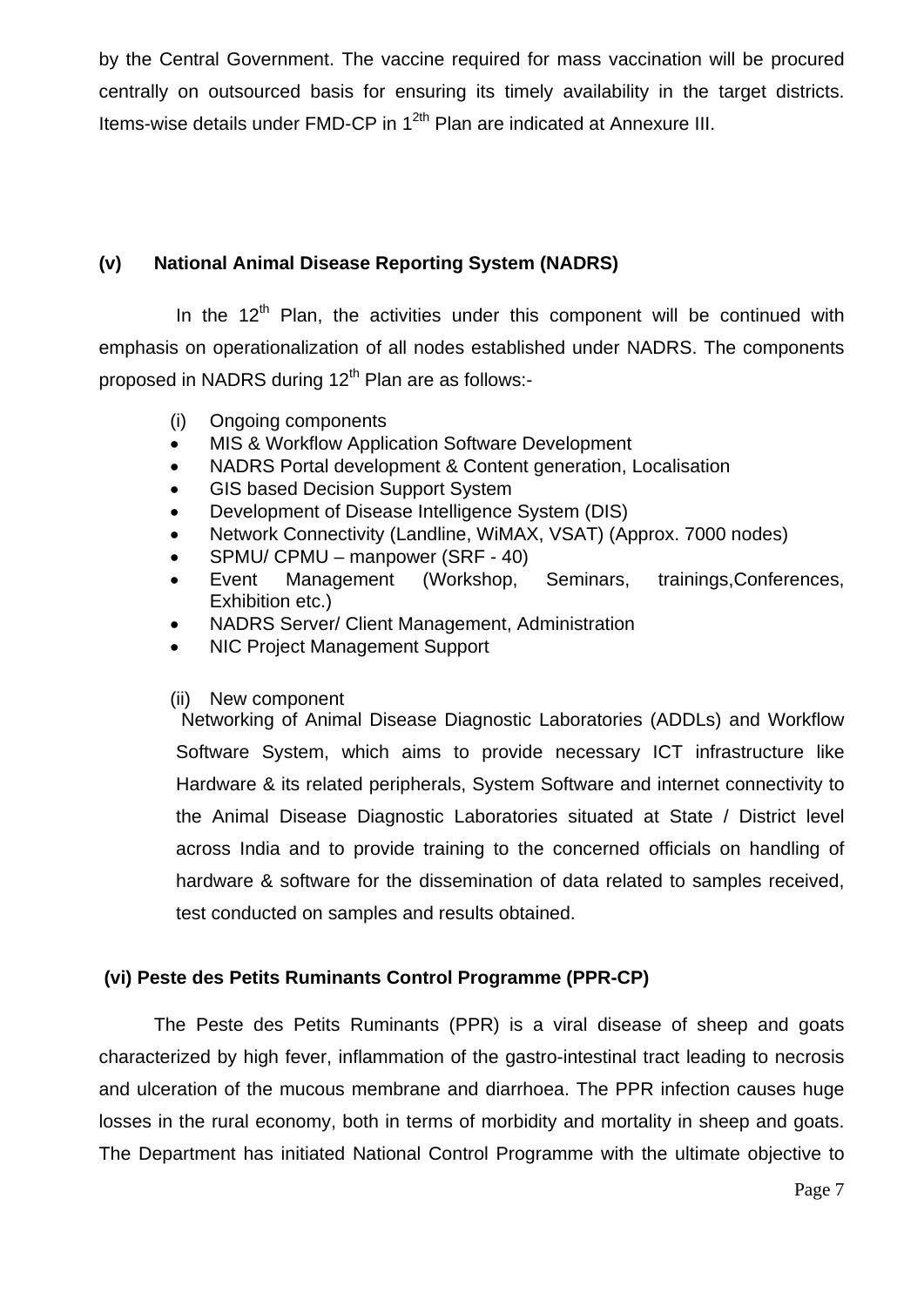fully control this disease from the country in a time-bound manner on the lines of Rinderpest eradication in the states of Kerala, Tamil Nadu, Karnataka, Andhra Pradesh, Maharashtra, Goa and UTs of Lakshadweep, Daman & Diu, Dadra & Nagar Haveli, Andaman & Nicobar Islands and Puducherry. This programme is now renamed as PPR Control Programme which involves vaccination of all susceptible goats & sheep and their three subsequent generations (approx. 30%) in all the states including those covered in the first phase. Items-wise details under PPR-CP in  $12<sup>th</sup>$  Plan are indicated at Annexure IV.

### **(vii) Establishment and strengthening of existing Veterinary Hospitals and Dispensaries (ESVHD)**

 Government of India has initiated a programme for establishing new hospitals & dispensaries and strengthening of existing hospitals and dispensaries during 11<sup>th</sup> Plan period. This component is being implemented on 75:25 sharing of expenditure between the Centre and States. However, the pattern of assistance for North Eastern States is 90:10. This programme will be continued in  $12<sup>th</sup>$  Plan Period also as per the detailed existing norms proposed under the Scheme for the major activities to be taken up. These norms are for general guidance only. Assuming the escalation cost of construction for new buildings of veterinary hospitals and dispensaries, a cost escalation up to 25% on the original cost norms of construction without any change in the cost on equipments would be supported under the programme. Therefore, the revised norms for cost on construction of new buildings for veterinary hospitals and dispensaries /establishment of new of veterinary hospitals and dispensaries are proposed as under:

| Category                                              | Permissible Amount (Rs. lakh)                                    |                                                                    |
|-------------------------------------------------------|------------------------------------------------------------------|--------------------------------------------------------------------|
|                                                       | Hospital                                                         | Dispensary                                                         |
| New (including building &<br>equipment) Central Share | 17.50 (construction of<br>new building-16.00+<br>Equipment-1.50) | 13.70 ((construction of new<br>building-12.70+ Equipment-<br>1.00) |
| <b>Renovation Central Share</b>                       | 10.00                                                            | 6.00                                                               |

Priority will be given to the proposals from the States/UTs seeking assistance in order of (i) setting up of new veterinary institutions (ii) new building constructions in place of dilapidated structures and (iii) renovation of existing buildings having minimum standards of a veterinary hospital and dispensary.

 A new activity 'Mobile Veterinary Clinics (MVCs) will also form part of the component of ESVHD. Each Mobile Veterinary Clinic (MVC) will have the basic diagnostic facility and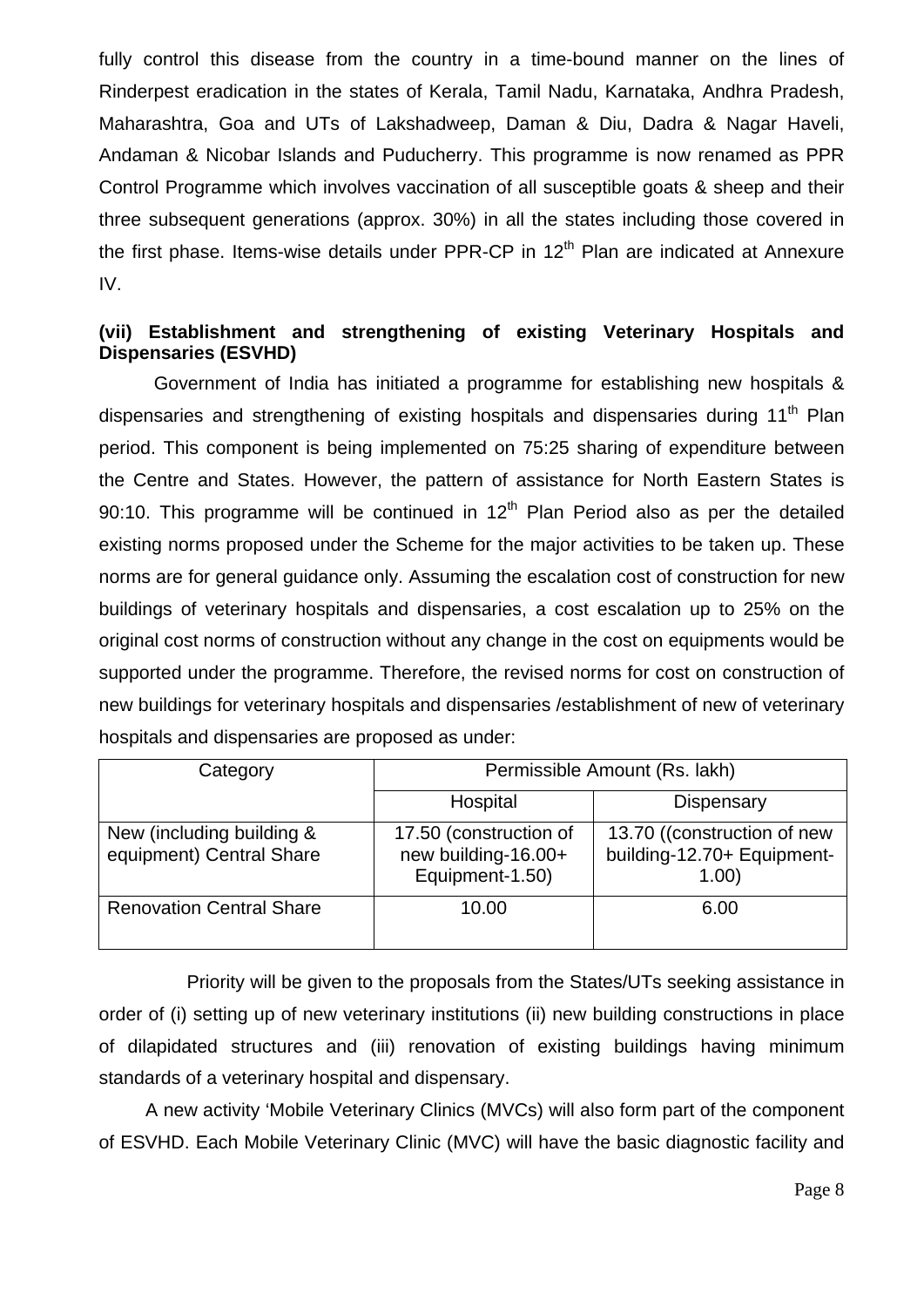treatment of animals and provision for sample collection/transportation from the field. The MVCs will be provided with Rs. 5 lakh grant per annum as upper limit. The funds will be provided to the States/UTs for contractual services for technical persons, hiring the vehicles, procurement of necessary equipment required for treatment and disease diagnosis including sample collection and transportation of these samples to the designated laboratory place maintaining cold chain or preservation as necessary. The vehicle should accommodate the necessary staff, the equipments, reagents/ medicines for treatment and diagnosis, facility for AI and also suitable freeze or related equipments for sample transportation in cold chain. The States/UTs will be asked to submit the action plan and will be examined for its eligibility and funds will be released.

### **(viii) Brucellosis Control Programme (Brucellosis-CP):**

Brucellosis is an economically important reproductive disease of livestock of Zoonotic nature. Bovine brucellosis is endemic in almost all the states of India. This disease can be prevented over a period of time by one time vaccination of all eligible female calves. Brucellosis-CP in 12<sup>th</sup> Plan envisages vaccination of female calves between 6-8 months in all states. Adulthood vaccination will also be taken up covering all un-vaccinated adult female bovines in a phased manner during  $12<sup>th</sup>$  plan. Items-wise details under Brucellosis-CP in 12<sup>th</sup> Plan are indicated at Annexure V.

### **(ix) Classical Swine Fever Control Programme (CSF-CP):**

 Classical Swine Fever (commonly called as Swine Fever or Hog Cholera) is a highly devastating viral disease of the pigs. At present, there is provision to provide the funds on 75:25 basis under ASCAD for prevention and control of this disease. The states are procuring the required vaccine under ASCAD as per their requirement. However, looking at the importance of the disease causing huge loss to the piggery industry and small farmers and need to have dedicated programme to control Classical Swine Fever in the country, it is proposed that a component will be added to the existing CSS (LH&DC) namely, 'Classical Swine Fever Control Programme CSF-CP. However, the national control programme with 100% central funding will be implemented during later part of  $12<sup>th</sup>$ Plan after approval of the scheme. Funds on 100% central share basis will be provided to the States/UTs for carrying out the vaccination of entire eligible pig population in a phased manner starting in NE states which would be the focus. Depending on the vaccine availability, the scope will be enlarged to cover entire country subsequently. States (NE states) will submit the action plan with detailed requirements for assistance under this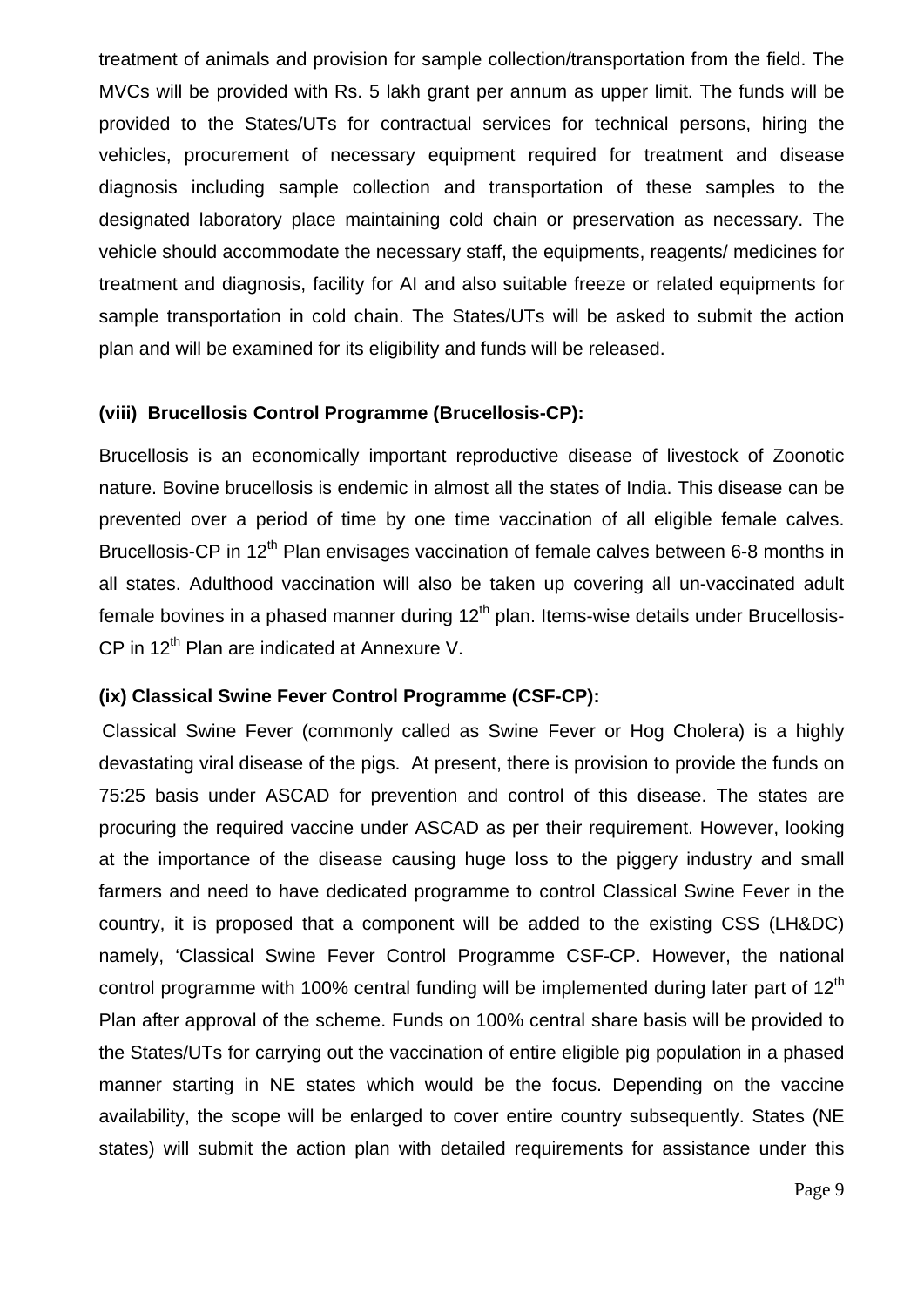activity. Items-wise details under CSF-CP in 12<sup>th</sup> Plan are indicated at Annexure VI.

 In view of the benefits as seen in case of FMD, the vaccine will be procured centrally for Brucellosis-CP, PPR–CP and CSF-CP after due consultation with the States.

The monitoring and evaluation will be an in-built component of the scheme. The performance monitoring of the Scheme components will be regularly carried out. There will be a Technical Committee to advise the Department from time to time to frame the guidelines for better implementation of the Scheme. The Empowered Committee under the Chairmanship of the Secretary (ADF) will also suggest any modifications in the Scheme guidelines/ increase the scope of the Scheme as and when required.

### **ANNEXURE I**

### **Activities to be undertaken under Assistance to States for Control of Animal Diseases (ASCAD)**

| SI.No. | <b>Items</b>                                                                                             |                                                                                  | Activity                                                                                                                                                                                     |  |
|--------|----------------------------------------------------------------------------------------------------------|----------------------------------------------------------------------------------|----------------------------------------------------------------------------------------------------------------------------------------------------------------------------------------------|--|
| 1.     |                                                                                                          | Immunization against economically important diseases of livestock and poultry.   |                                                                                                                                                                                              |  |
|        | i.                                                                                                       | Cost of vaccine                                                                  | Vaccine will be procured through tendering / from Government<br>biological production units of the States.                                                                                   |  |
|        | ii.                                                                                                      | Cost of                                                                          | This includes expenses on needle, syringes, gloves, sterilizer,<br>cotton, glassware & disposables, chemicals, diagnostics,<br>supportive medicine, transportation and delivery system etc.) |  |
|        | vaccination                                                                                              | Cost of Cold cabinet (maximum upto Rs 4.00 lakh per unit)                        |                                                                                                                                                                                              |  |
|        |                                                                                                          |                                                                                  | Cost of Refrigerator (maximum upto Rs 20,000.00 per unit)                                                                                                                                    |  |
|        | iii.                                                                                                     | Development of<br>cold chain<br>facilities and<br>maintenances of<br>cold chain. | Cost of vaccine carrier (maximum upto Rs 1200.00 per unit)                                                                                                                                   |  |
| 2.     | Strengthening/ modernization of Biological Production units / Disease diagnostics<br><b>laboratories</b> |                                                                                  |                                                                                                                                                                                              |  |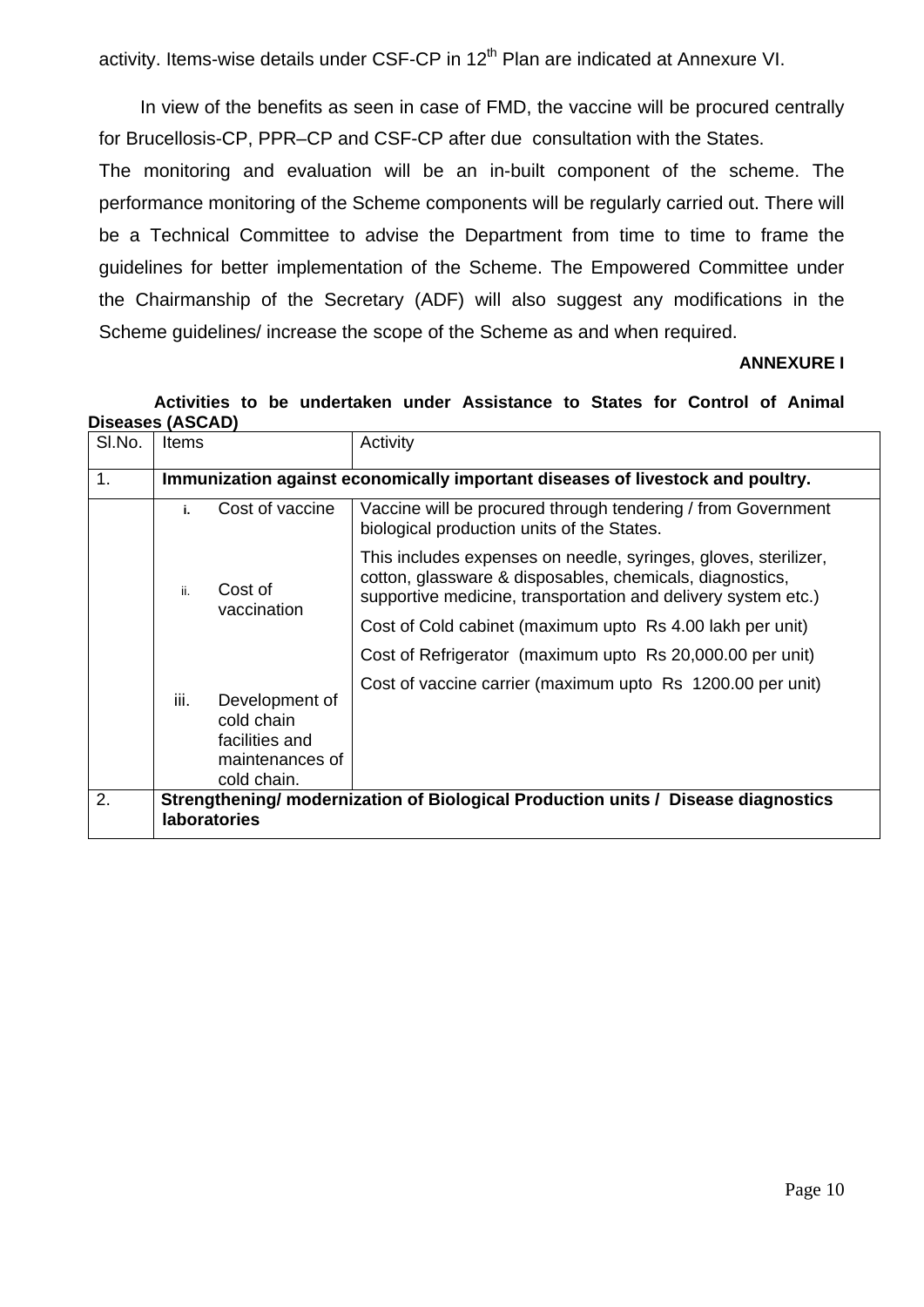|    | Biological<br>Α.<br>Production units                                                                                                                                                                                                                                                     | Alteration/modification of BP units (maximum upto Rs<br>(i)<br>60.00 lakh per unit).                                                                                                                                                                                                                                                                                                                                       |
|----|------------------------------------------------------------------------------------------------------------------------------------------------------------------------------------------------------------------------------------------------------------------------------------------|----------------------------------------------------------------------------------------------------------------------------------------------------------------------------------------------------------------------------------------------------------------------------------------------------------------------------------------------------------------------------------------------------------------------------|
|    |                                                                                                                                                                                                                                                                                          | (ii) Fermentor Technology (maximum upto Rs 70.00 lakh per<br>unit)                                                                                                                                                                                                                                                                                                                                                         |
|    |                                                                                                                                                                                                                                                                                          | (iii) Freeze drier Machine (maximum upto Rs 65.00 lakh per<br>unit)                                                                                                                                                                                                                                                                                                                                                        |
|    | B<br><b>Disease</b><br>diagnostics<br>laboratories                                                                                                                                                                                                                                       | Alteration/modification of DI Labs (maximum upto Rs 20.00 lakh)<br>j.<br>per unit). The funds will also be utilized for<br>alteration/modification of the ELISA labs and BSL-2 labs for the<br>purpose of ISO and GLP compliant.<br>Equipments (maximum upto Rs 8.00 lakh per unit)<br>ii.<br>Reagents/ chemicals on recurring basis.<br>iii.                                                                              |
| 3. |                                                                                                                                                                                                                                                                                          | Training Programme/ Seminars / Workshop (100%)                                                                                                                                                                                                                                                                                                                                                                             |
|    | i.<br>Trainings for<br>veterinarian                                                                                                                                                                                                                                                      | i.<br>20 veterinarian in each batch<br>max. Rs.10, 000/- per<br>@<br>veterinarian                                                                                                                                                                                                                                                                                                                                          |
|    | ii.<br>Trainings for<br>para-                                                                                                                                                                                                                                                            | batch) - @ maximum Rs. 7,<br>20 para-veterinarian in each<br>II.<br>000/- per para-veterinarian                                                                                                                                                                                                                                                                                                                            |
|    | veterinarian                                                                                                                                                                                                                                                                             | iii. $\oslash$ Rs. 2.00 lakh per seminar (max.)                                                                                                                                                                                                                                                                                                                                                                            |
|    | iii.<br>Workshop/S<br>eminar                                                                                                                                                                                                                                                             |                                                                                                                                                                                                                                                                                                                                                                                                                            |
| 4. | Endo-parasitic control in cattle and buffaloes                                                                                                                                                                                                                                           |                                                                                                                                                                                                                                                                                                                                                                                                                            |
|    | The broad-spectrum<br>anthelmintics will be<br>used. The States are<br>required to send the<br>proposal with complete<br>justification including<br>the prevalence of<br>parasites in the states.<br>The anti-parasitic drugs<br>would be procured only<br>through tendering<br>process. | States will have to submit the annual action plan for control of endo<br>parasites in cattle and buffaloes using anthelmintics (preferably<br>broad spectrum anthelmintics) depending upon the prevailing<br>parasite profile (Nematode, Trematode and Cestode) in the state.                                                                                                                                              |
| 5. | <b>Control of emergent</b><br>and exotic diseases<br>(100% except for<br>activity No. iv)                                                                                                                                                                                                | Expenditure on community awareness/ publicity (100 %)<br>i.<br>ii. Expenditure on routine collection of serum/ morbid materials for<br>surveillance work, ring vaccination and related activities against<br>exotic and emergent diseases (100%)<br>iii. Payment of compensation to farmers for culling of birds,<br>elimination of infected animals, destruction of feed/eggs including<br>operational cost (50:50 basis) |
| 6. | Information<br>and<br>communication<br>campaign<br>including<br>animal health camps                                                                                                                                                                                                      | Funds will be utilized organising animal health camps including IEC<br>campaign.                                                                                                                                                                                                                                                                                                                                           |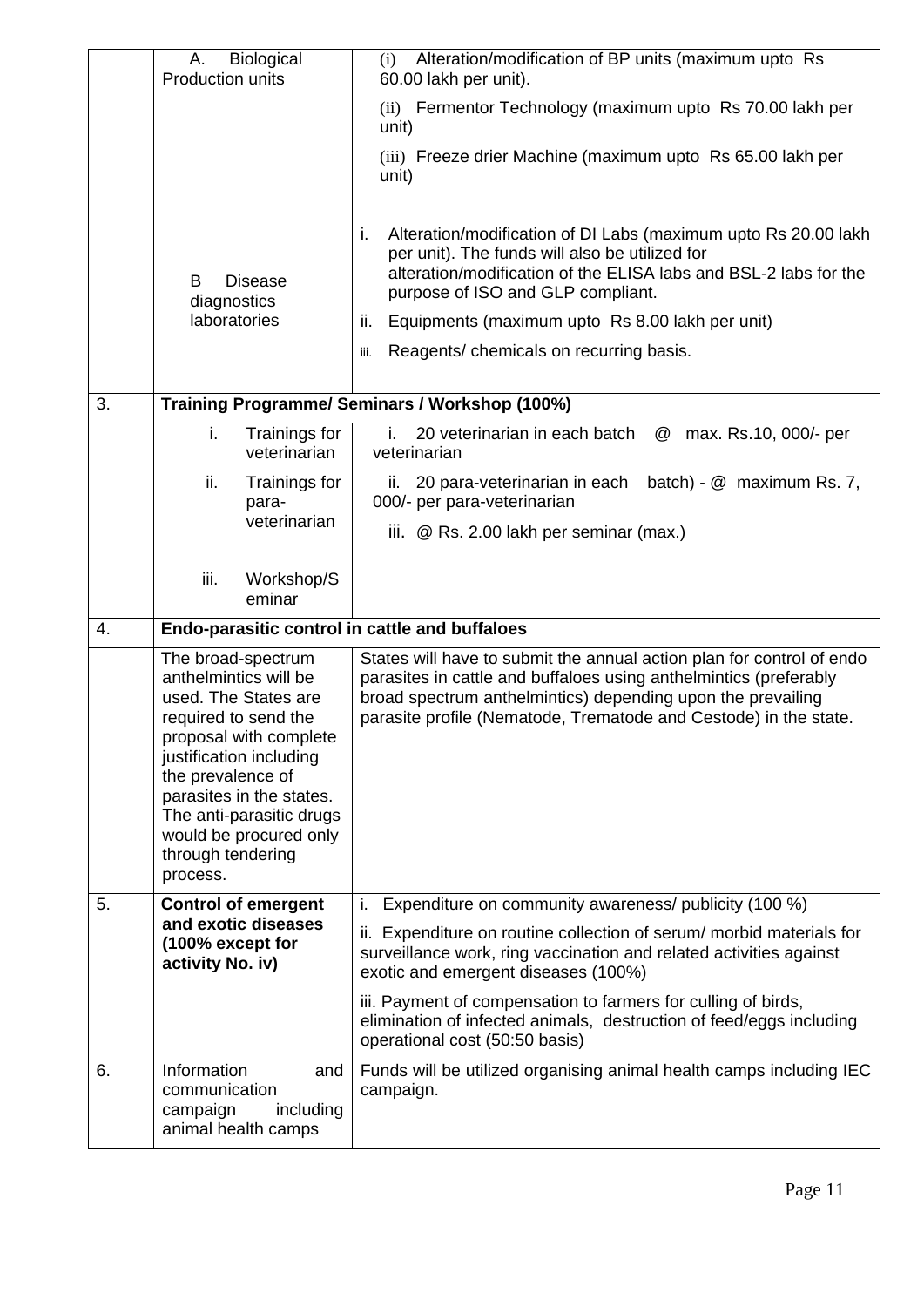| $\overline{7}$ | Up-gradation of State   Nine State Vaccine Production Units will be strengthened to GMP      |
|----------------|----------------------------------------------------------------------------------------------|
|                | Vaccine Production   standards for which the states have to prepare an action plan.          |
|                | Units to GMP standards   Central assistance will be limited to Rs. 10.00 crores only and any |
|                | expenditure over and above will be borne by the State                                        |
|                | Governments.                                                                                 |

#### **Annexure-II Activities to be undertaken under National Project on Rinderpest Surveillance and Monitoring (NPRSM)**

| SI.<br>No. |         | Items                                                           | <b>Activity</b>                                                                                                                                                                                                      |
|------------|---------|-----------------------------------------------------------------|----------------------------------------------------------------------------------------------------------------------------------------------------------------------------------------------------------------------|
|            |         | General<br>surveillance of<br>various animal<br><b>Diseases</b> | Funds will be utilized on travel, POL etc. to carry out surveillance of<br>various animal diseases including syndromic diseases.<br>Physical and sero surveillance of CBPP and BSE as per<br>requirement of the OIE. |
|            | $\Pi$ . | Focused<br>Surveillance                                         |                                                                                                                                                                                                                      |

 The country is free from diseases like CBPP and BSE. In order to maintain freedom status of these diseases each country has to submit a dossier every year to OIE. The dossier is prepared on the basis of the inputs provided by the states. The funds provided under the component has to be utilized for TA/DA & POL/material collection and dispatch of samples to the designated laboratories (BSE):

- a) Physical surveillance in case of CBPP village search, stock route search and institutional search on the lines of Rinderpest.
- b) Collection and dispatch of samples in case of BSE The brain samples from bovines are to be collected and sent to the designated laboratories for testing

# **Annexure-III**

**Activities to be undertaken under Foot and Mouth Disease Control Programme (in**  existing States/UTs and proposed expansion in States/UTs) during 12<sup>th</sup> Five year Plan.

| ltem                                                                | <b>Activity</b>                                                                                                                                                                                                                                                                                                      |
|---------------------------------------------------------------------|----------------------------------------------------------------------------------------------------------------------------------------------------------------------------------------------------------------------------------------------------------------------------------------------------------------------|
|                                                                     | (i) Cost of vaccine – To be procured centrally                                                                                                                                                                                                                                                                       |
| <b>Foot and Mouth</b><br><b>Disease Control</b><br><b>Programme</b> | (ii) Vaccination cost (this includes needle, syringes, cotton, sterilizer,<br>disinfectant, medicines, transportation cost, mobilization of manpower,<br>honorarium, mass propaganda (IEC), maintenance of cold chain facility<br>(including vaccine carriers, ice, etc,) etc. @ maximum Rs. 4.25 per<br>vaccination |
|                                                                     | (iii) Development of cold chain facility (Cost of cold cabinets, etc.)                                                                                                                                                                                                                                               |
|                                                                     | (iv) Grant in aid to Research Institutes for Sero-monitoring                                                                                                                                                                                                                                                         |
|                                                                     | (v) Identification/Health card @ Rs.0.50 to 1.00 per animal (For additional<br>population proposed to be covered)                                                                                                                                                                                                    |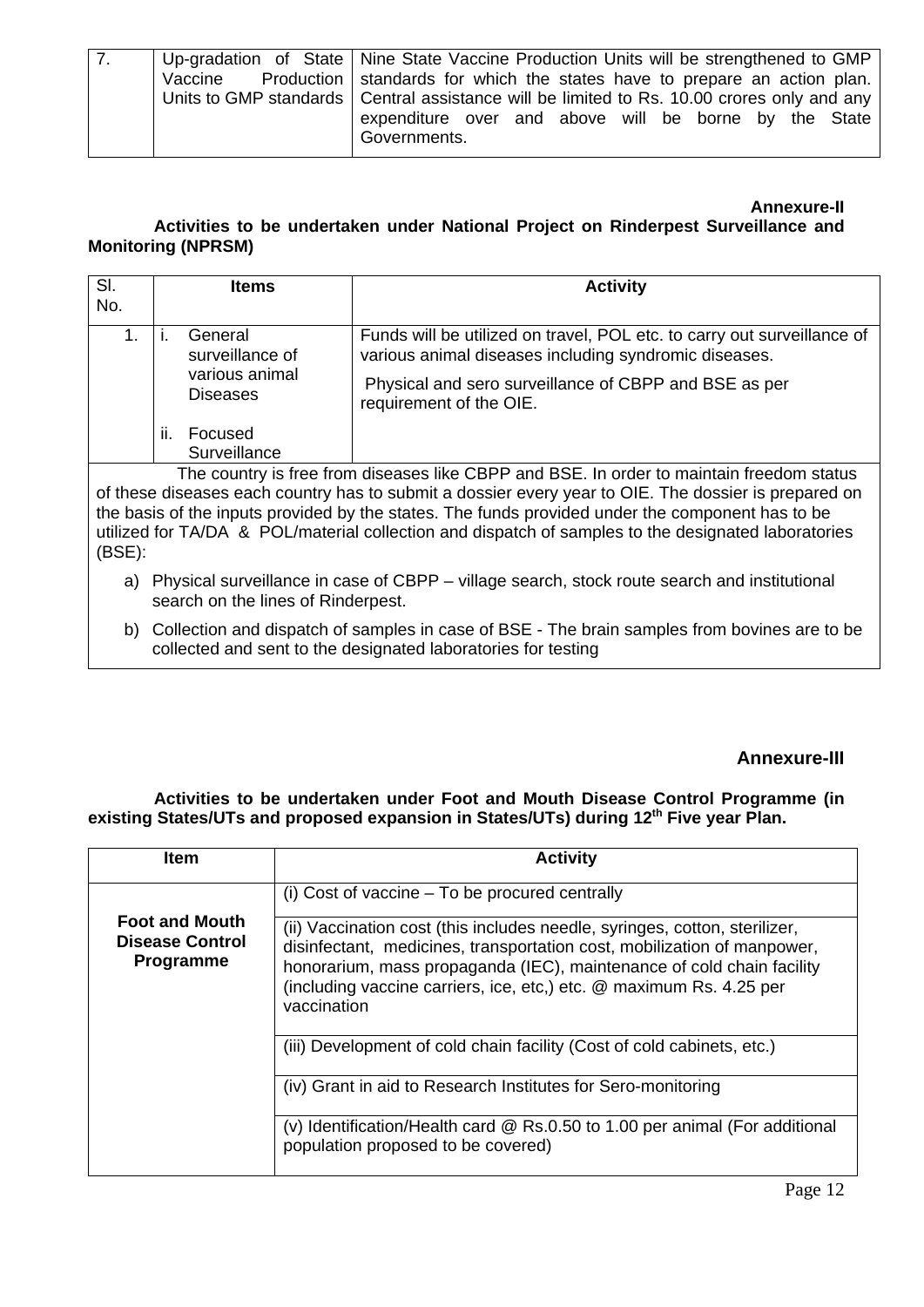| (vi) Control of animal movement (this includes expenditure on              |
|----------------------------------------------------------------------------|
| establishment of temporary quarantine/ check posts and also identification |
| of animals, etc. @ maximum about Rs 10.00 lakhs per checkpost)             |

### **Annexure-IV**

#### **Activities to be undertaken under National Project on 'Peste des Petits Ruminants-**Control Programme' (PPR-CP) during 12<sup>th</sup> Five Year Plan Period

| <b>Item</b>                                                                     |        | <b>Activity</b>                                                                                                                                                                          |
|---------------------------------------------------------------------------------|--------|------------------------------------------------------------------------------------------------------------------------------------------------------------------------------------------|
| <b>Peste des Petits</b><br><b>Ruminants- Control</b><br><b>Programme (PPR -</b> | (i)    | Cost of vaccine - maximum $\omega$ Rs 1.80/- (excluding taxes as<br>applicable) Vaccine will be procured through tendering/from<br>Government biological production units of the States. |
| CP)                                                                             | (ii)   | Vaccination cost @ Rs.2.50 per vaccination (needles, syringes,<br>cotton, sterilizer, disinfectant, transportation, maintenance of cold<br>chain etc.)                                   |
|                                                                                 | (iii)  | Strengthening of ELISA Labs.                                                                                                                                                             |
|                                                                                 | (iv)   | Expenditure on animal identification / health cards @ Rs. 0.50 per<br>Card.                                                                                                              |
|                                                                                 | (v)    | Cost of deep freezers @ max. Rs. 1.00 lakh per unit                                                                                                                                      |
|                                                                                 | (vi)   | Cost of vaccine carrier @ max. Rs. 1200.00 per unit                                                                                                                                      |
|                                                                                 | (vii)  | Cost of consumables including testing under surveillance and<br>monitoring                                                                                                               |
|                                                                                 | (viii) | Expenditure on mobilization of manpower including TA                                                                                                                                     |

#### **Annexure-V**

**Activities to be undertaken under National Project on Brucellosis- Control Programme (Brucellosis-CP) during 12th Five Year Plan Period** 

| <b>Item</b>                                | <b>Activity</b>                                                                                 |
|--------------------------------------------|-------------------------------------------------------------------------------------------------|
| <b>Brucellosis- Control</b><br>Programme ( | Cost of vaccine @ Max. Rs. 25.00 per dose.<br>(i)<br>Vaccine will be procured through tendering |
| <b>Brucellosis-CP))</b>                    | Vaccination cost @ Rs 6.50 /-per vaccination.<br>(ii)                                           |
|                                            | (iii)<br>Strengthening of 32 ELISA laboratories<br>(including cost of ELISA reader)             |
|                                            | Consumables for ELISA laboratories<br>(iv)                                                      |
|                                            | Village level screening of samples (Twice in a year)<br>(v)                                     |

#### **Annexure-VI**

**Activities to be undertaken under National Project on Classical Swine Fever Control programme ( CSF-CP) during 12th Five Year Plan Period**